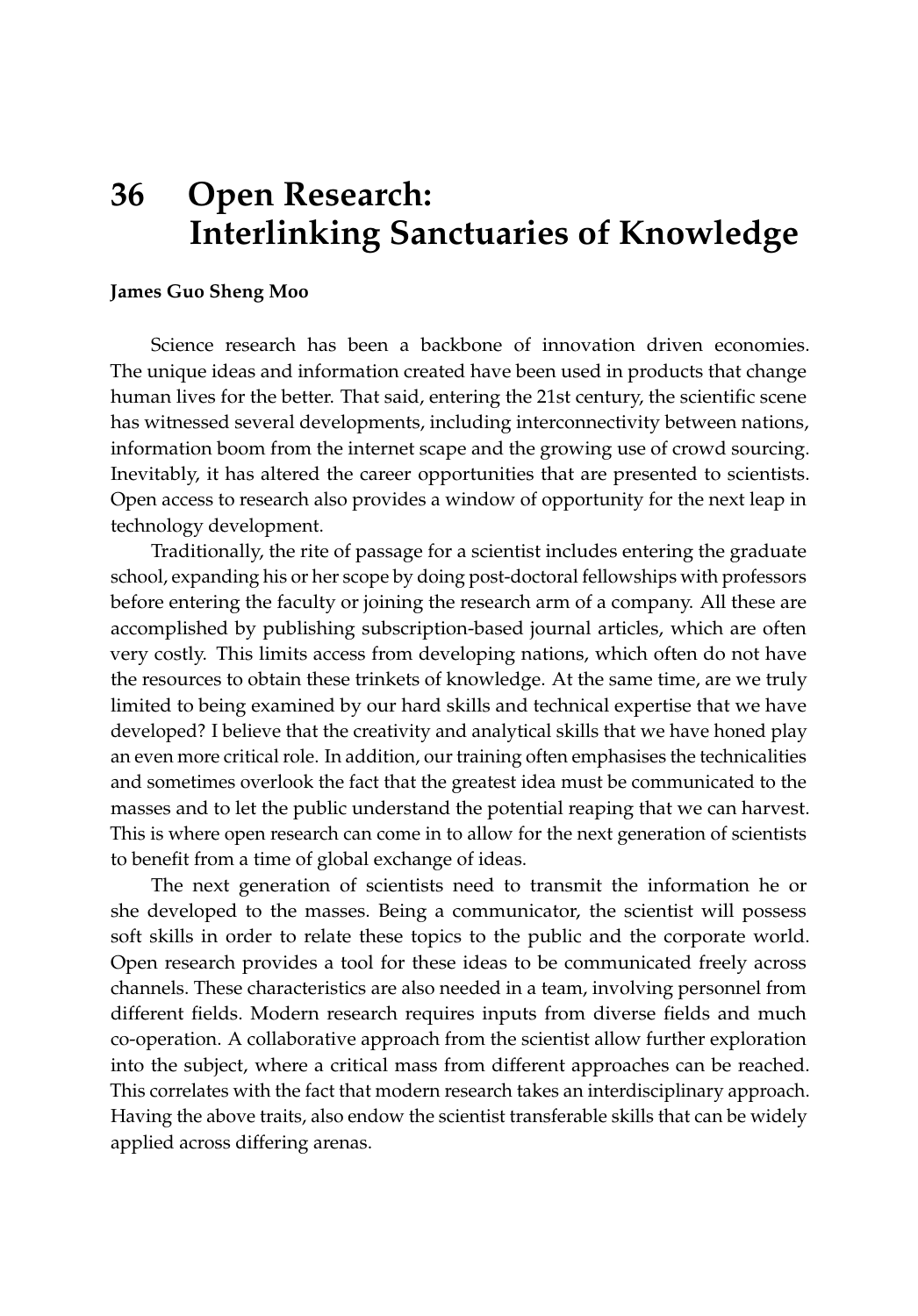Mobility of these scientific ideas cannot be more accentuated. In the age of innovation-driven economies, talents move from countries to countries and are highly mobile. The equal can be said of ideas, where open and unfettered access should be allowed. The knowledge capital that is generated is largely dependent on the people. A team of creative scientists can translate ideas into realities. This is in addition to the recent trend of internet-led crowd-funding, where funds can be raised and information and facilities are shared remotely through sharing of information. Access to these resources and intellectual properties liberates the scientists from any limitations. Thus, a scientist's work is now unconfined. Open access allows us to build bridges instead of walls and to allow unhindered access to knowledge and information, being key to build on the work of forerunners.

Globalisation has eliminated barriers and the internet has hastened information exchange. Free-flowing ideas now pulsate through the optical fibres from one end of the world to the other. This has accelerated the interplay of ideas, allowing the best ones to emerge. It has also become critically important to discern true knowledge from a plethora of data. Ideas are of economic value, as they translate eventually into intellectual property as patents and then as products. What does it mean for us as scientists then? An innovation-driven economy means for us that more people from universities can partake and engage the global community through open access portals. In the private sector, researchers can also rapidly adopt these new technologies for products and doctorate-holding consultants authenticate new patents.

Thus said, translation of ideas have also started at the academia, where spinoffs prototype them into industrial products. The public-private partnerships have spawned a need for intermediaries to explain technical know-how to the corporate world. This means that the labor market's hunger for scientific talents is huge, albeit one that requires these scientists to be able to communicate the information to the masses and one who has transferrable skills that can work in the corporate world. Co-operation from federal bodies is also needed for this to take place. This continued commitment of governments and their recognition that scientific works and ideas are altruistic, generates economic growth, will continue to lead the investment in education and science. Open access to information will allow sanctuaries of knowledge to interlink and build a network of possibilities to accelerate the next leap in technology development. In next the step towards a sharing economy, where benefits of technological developments should trickle to every strata of the society, ideas should be shared and not confined.